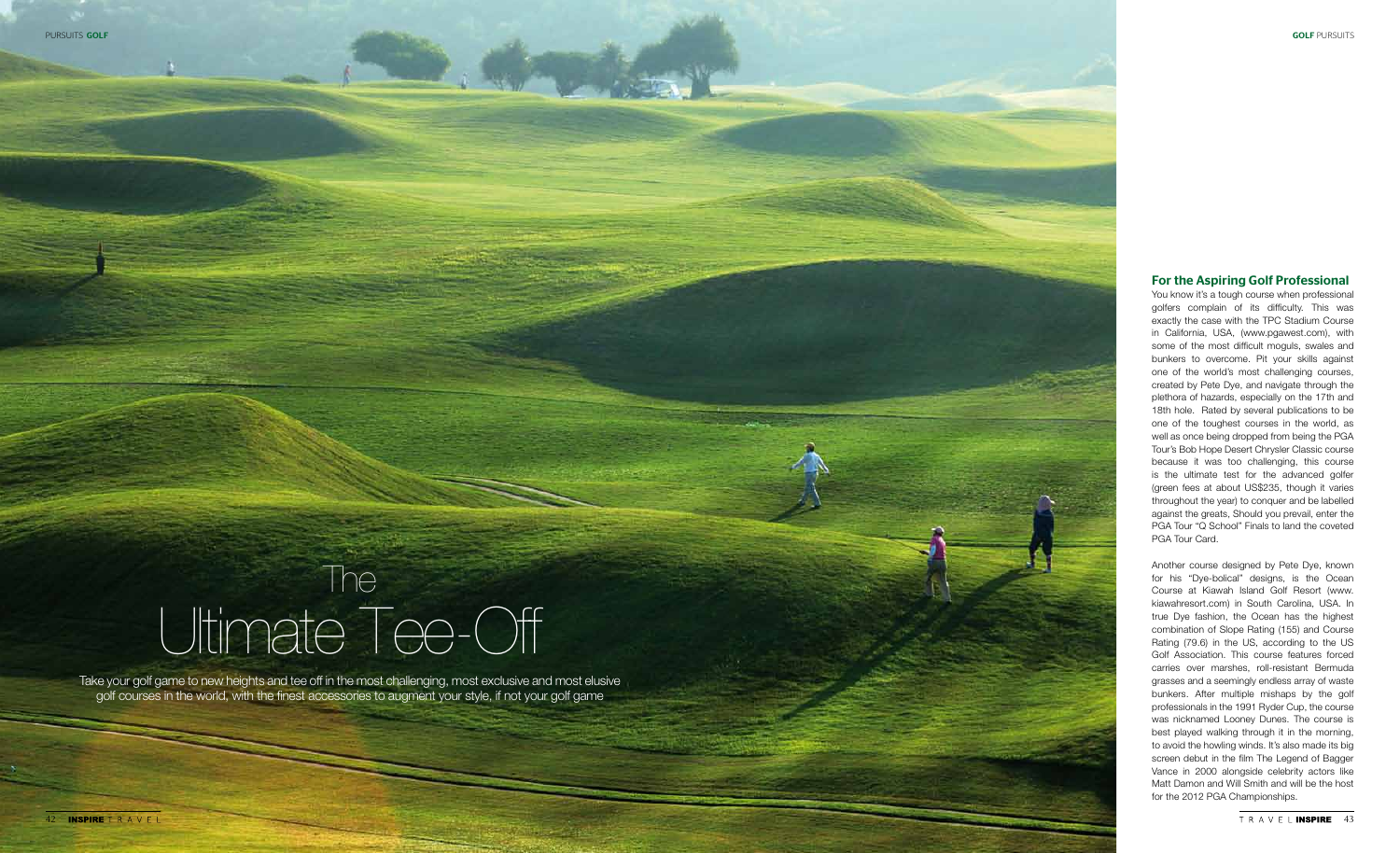#### For The Luxurious Travel Golfer

sounds of an unfamiliar area while teeing off in the most divine courses in the world, prepare to be escorted to multiple destinations for a whirlwind trip by helicopter to the best golf courses in Scotland or sail away in a truly luxurious and unexpected golf cruise.

If your purpose is to take in the sights and and their very own chauffeured Mercedes with concierge and driver. An unforgettable golfing experience beckons you.

luxurious stays and beautiful sights await on the Helicopter Golf in **Scotland** 

Luxurious stays and beautiful sights await of sightseeing and the best golf courses to Setting sail in Southeast Asia, the British Isles, New Zealand and to other parts of the world, the Southeast Asia Golf Cruise (www.kalosgolf.com) combines the best truly delight the sightseeing golfer. The cruise covers courses in Angkor Wat, Cambodia and Vietnam, with an option to explore the courses in Bangkok, Thailand before the cruise properly starts, where you'll be one of only 90 guests onboard the cruise. You'll get to tee off in courses designed by golfing legends like Nick Faldo and Greg Norman at the Ocean Dunes Golf Club and Danang Golf Resort, tour iconic locations and live in stylish luxury on the Orion II. For a truly enjoyable and luxurious stay onboard, reserve the Penthouse Suite, with a roomy 24.2sqm and amazing ocean views, separate sitting or living areas, bathrooms with marble vanities. Orion II will be travelling the Southeast Asia Cruise route from 17 January – 1 February

on the Helicopter Golf in Scotland (www. connoisseurgolf.com) tour (at around US\$15,000 per trip in April to October) which will arrange seven private helicopter trips to personally escort you to some of the best courses in Scotland, if not the world. These include a guaranteed tee time on perhaps the most famous golf course, the Old Course at St Andrews, as well as Turnberry, Kingsbarns, The New Course, Royal Dornoch, Gleneagles, Royal Troon and the legendary Carnoustie course, which gave rise to the coining of the "Carnoustie effect" when the world's best players could not make par on the course. Aside from this, golfers will also be given personalised Galvin Green Gore-Tex Jackets and pants, accommodation at the opulent Fairmont St Andrews and Turnberry Resort, 2013. Preliminary prices start from US\$9,485. golfers the best golfing experience possible. Here you'll have to tackle Alison's illusions of depth perceptions, with the fifth, 14th and 15th hole the most challenging holes on the course. You'll need skills like Jack Nicklaus who was the first golfer in 1963 to reach the 15th hole in two strokes. Pack long pants and a smart jacket and prepare for the pièce de résistance – the communal hot bath after the golf game.







#### Invitation-Only Destinations

It's often not about how well the game has been played, but where the game has taken place. Secure bragging rights by playing on the most exclusive golf clubs in the world – a feat that can only be bought by knowing the right persons.

First on the list is the notoriously exclusive men-only golf club, the Augusta National Golf Club. The membership fees are quite low actually, believed to be about US\$10,000 according to some sources however membership is only extended by invitation. If you ever get to play on the course, you'll be one of the few golfers in this prestigious club that has admitted only select members like Jack Welch, Bill Gates and Warren Buffett. You'll also be able to play on the hallowed grounds that have seen about eighty professional golfers battling the various obstacles in order to win the coveted green jacket and prize money in the Masters competition each year. Be sure to avail of the highly trained caddies, decked in their distinctive white jumpsuits, so you can achieve your personal best.

Pit your skills against golfing legends as you, too, follow in their footsteps on the most difficult, beautiful and exclusive golf courses in the world.

Another ultra-private golf course is the in 1932 by CH Alison, has been carefully Seminole Golf Club in Florida, USA, which is Japan's most exclusive course is the Hirono Golf Course in Kobe, Japan, which allows only members and their guests to enter the club, which has hosted a couple of golfing events – the Japan Amateur and the Japan Open held in the 1930s. The course, built manicured and conditioned in order to afford

also by invitation-only and has notably once rejected Jack Nicklaus for membership. Its exclusivity is compounded by the lack of publicity – no PGA tour has been hosted here nor has any celebrity charity event with any television crews been hosted on this site. It has, however, received several presidents, foreign royalty and golfer Ben Hogan. The 100-acre property presents distinctive dunes along the Atlantic Ocean, with massive sand ridges and precisely-placed lakes. The course, designed by Donald Ross in 1930, tests golfers' handling of the various angles, hazards and most particularly, the wind conditions. Ben Hogan made it a habit to train for the Masters at this course as he believed that if you could play "Seminole, you can play any course in the world".